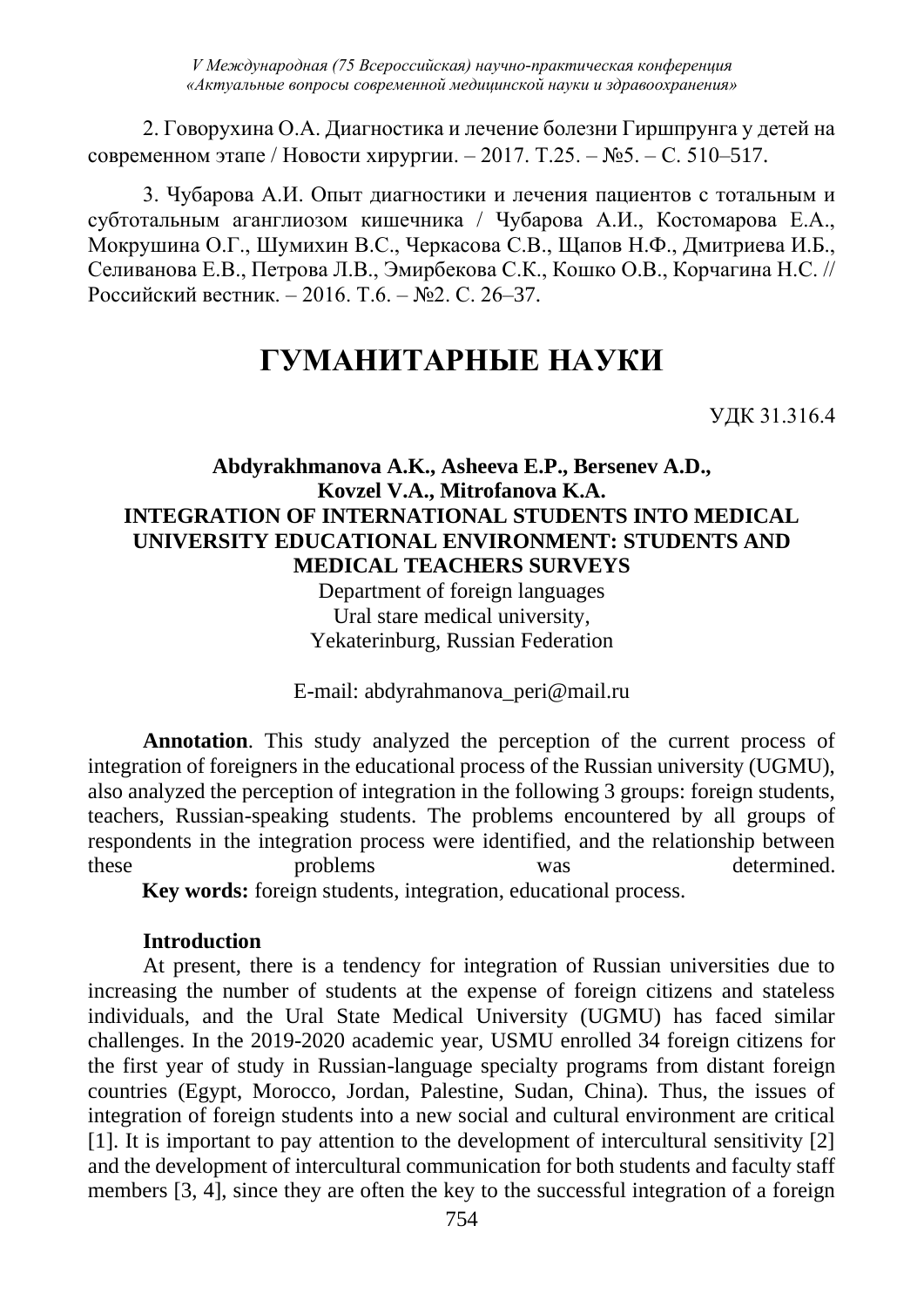student into the educational process of the University. To date, models for the formation of intercultural competence in respect to medical education are being developed [5].

Special attention is also paid to the inclusion of an intercultural component in the formation of professional qualities and skills of Medical University teaching staff [6, 7].

In our research, we reviewed the level of perception of the current process of integration of foreign students into the educational process of the Russian University (UGMU), and also surveyed the level of integration perception in the following 3 groups: foreign students, professors and teaching staff, and Russian-speaking students. We identified the problems encountered by all groups of respondents in the integration process, and determined the relationship between those problems.

**The purpose of the study** – review the level of perception of the current process of integration of foreign students into the educational process of the Russian University (UGMU)

## **Materials and methods of research**

In the framework of the research we interviewed 22 students enrolled for the 1st year of study in UGMU from the distant foreign countries such as Egypt, Syria, Palestine, Sudan, Cameroon, Nigeria, UAE, and Morocco; 24 fellow students studying with the foreign students in the same groups; and 12 UGMU professors rendering practical training sessions to the foreign students. For interviewing, structured questionnaires were developed for each category of respondents with open and closed questions.

Respondents were asked to answer the questions in line with the psychometric Likert scale. According to the Likert scale requirements, respondents should evaluate the degree of their agreement or disagreement with each proposed judgment from 1 to 5 (5-fully agree, 4-partially agree, 3-it is difficult to say whether agree or disagree, 2 partially disagree, 1-completely disagree). The sum of the scales for each individual judgment allows identifying the interviewee perception of each question. We assume that the attitude to the subject under review is based on simple consistent judgments of the respondents, and represents a continuum from one critical point through the neutral to the opposite critical point. Respondents were asked to answer the questions in line with the Likert scale from 1 to 5. For assessing the level of preparation to practical trainings and the level of Russian language proficiency the following scales are applied: excellent (1), good (2), satisfactory (3), unsatisfactory (4). For the rest of the questions of the survey, the answers were also evaluated in line with the Likert scale from 1 to 5 (5-fully agree, 4-partially agree, 3-it is difficult to say whether agree or disagree, 2-partially disagree, 1-completely disagree).

For the purposes of the research the following methodology was applied: data collection and processing, statistical analysis, horizontal analysis (data analysis in the context of each target group), vertical analysis (data comparison across 3 target groups), and factor analysis. For interpretation in line with the Likert scale, responses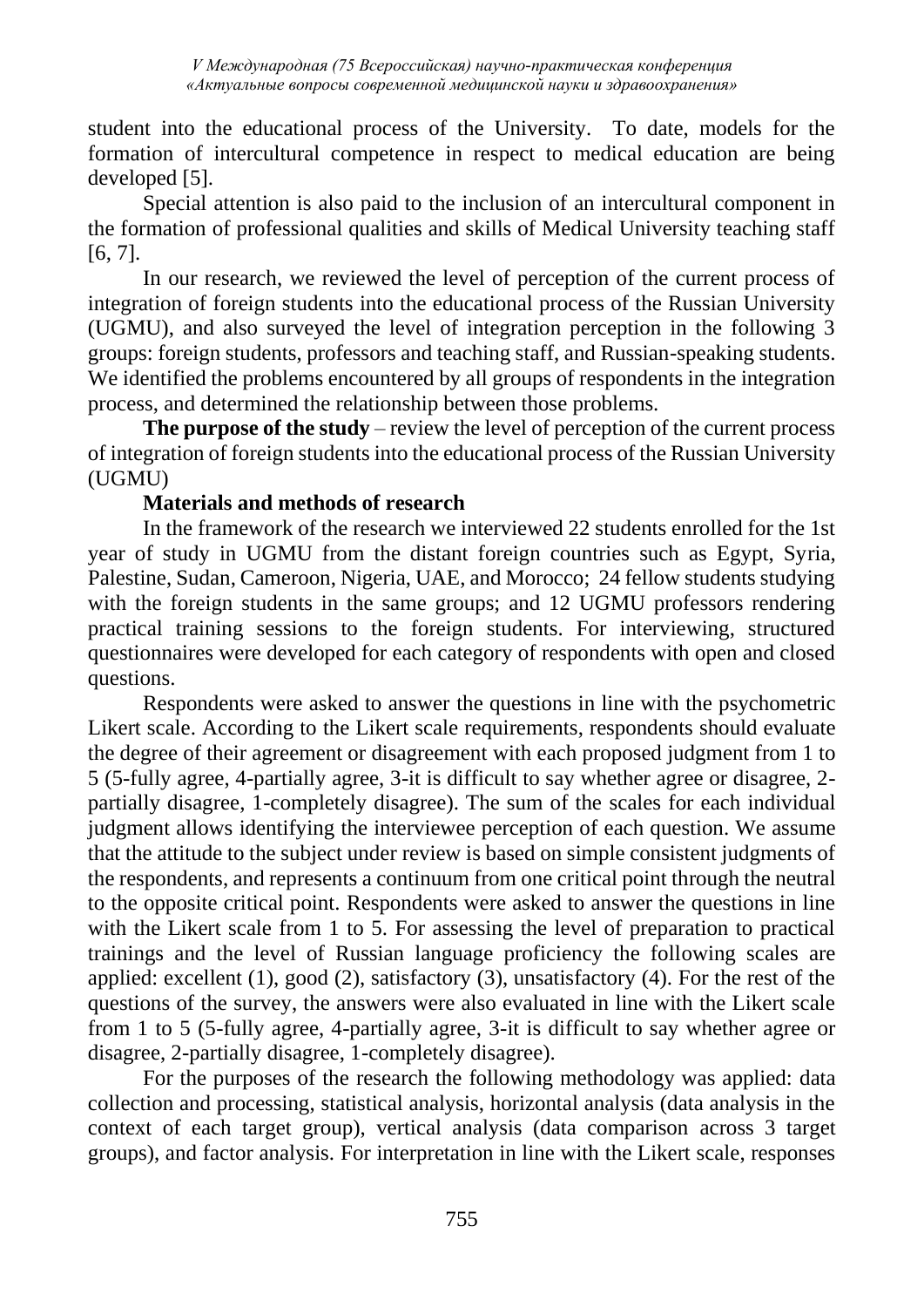4 and 5 are combined into the "agree" category, and 2 and 1 are combined into the "disagree" category.

## **Research result and discussion**

The average age of the respondents is 20 years, of which 19 respondents (86%) are male students and 3 (14%) is female. 20 (90%) students speak Arabic, 19 knows English (86%), 4 (18%) speaks French, 1 (4.5%) knows German, and 1 (4.5%) knows Kurdish. The average score for the subjects in the certificate of education for all foreign students surveyed is 85 out of 100 points. 6 (27%) students enrolled to the pediatric faculty, 2 (9%) enrolled to the pharmaceutical faculty, 7 (32%) students study at the medico-prophylactic faculty,  $4(20%)$  students – at the dental,  $3(14%)$  specializes on treatment and prevention. All respondents are the first-year students. 10 (46%) respondents have rated their level of Russian language proficiency as conversational, 12 respondents (54%) have difficulties in communicating in Russian.

Table 1

|                                                                                    | $\mathbf{M}_0$          | M    | $\sigma$ | $C_{v}$ |
|------------------------------------------------------------------------------------|-------------------------|------|----------|---------|
| Find it difficult to study at lectures                                             | 5                       | 4,68 | 0,48     | 10,18%  |
| Find it difficult to study at practical training<br>sessions.                      | $\overline{\mathbf{4}}$ | 3,82 | 0,91     | 23,75%  |
| Find it difficult to prepare for classes on their own                              | 5                       | 3,50 | 1,47     | 42,06%  |
| Find it difficult to study due to the language                                     |                         |      |          |         |
| <b>barrier</b>                                                                     | 5                       | 4,32 | 1,04     | 24,12%  |
| Cope with learning materials with difficulty                                       | 3                       | 3,64 | 1,14     | 31,23%  |
| Having trouble while searching for literature                                      | 5                       | 4,18 | 1,05     | 25,17%  |
| Do not understand the instructor from time to                                      |                         |      |          |         |
| time                                                                               | 5                       | 4,32 | 0,99     | 23,03%  |
| Hesitate to ask a question during practical classes<br>or lectures                 | 5                       | 3,76 | 1,55     | 41,10%  |
| Experience discrimination because of nationality on<br>part of the fellow students | 1                       | 2,45 | 1,63     | 66,20%  |
| Fellow students do not render help                                                 | 1                       | 2,00 | 1,54     | 77,15%  |
| <b>Instructors do not render assistance</b>                                        | 4                       | 3,82 | 1,14     | 29,85%  |
| Dean office renders support                                                        | 5                       | 4,09 | 1,57     | 38,40%  |

**International students**

M<sub>0</sub> - mode, M – average value,  $\sigma$  – standard deviation,  $C_v$  – variation coefficient. Survey data: 5-fully agree, 4-partially agree, 3-it is difficult to say whether agree or disagree, 2-partially disagree, 1-completely disagree.

Table 2

**Russian speaking fellow students**

 $\mathbf{M}_0$   $\mathbf{M}$   $\mathbf{G}$   $\mathbf{C}_v$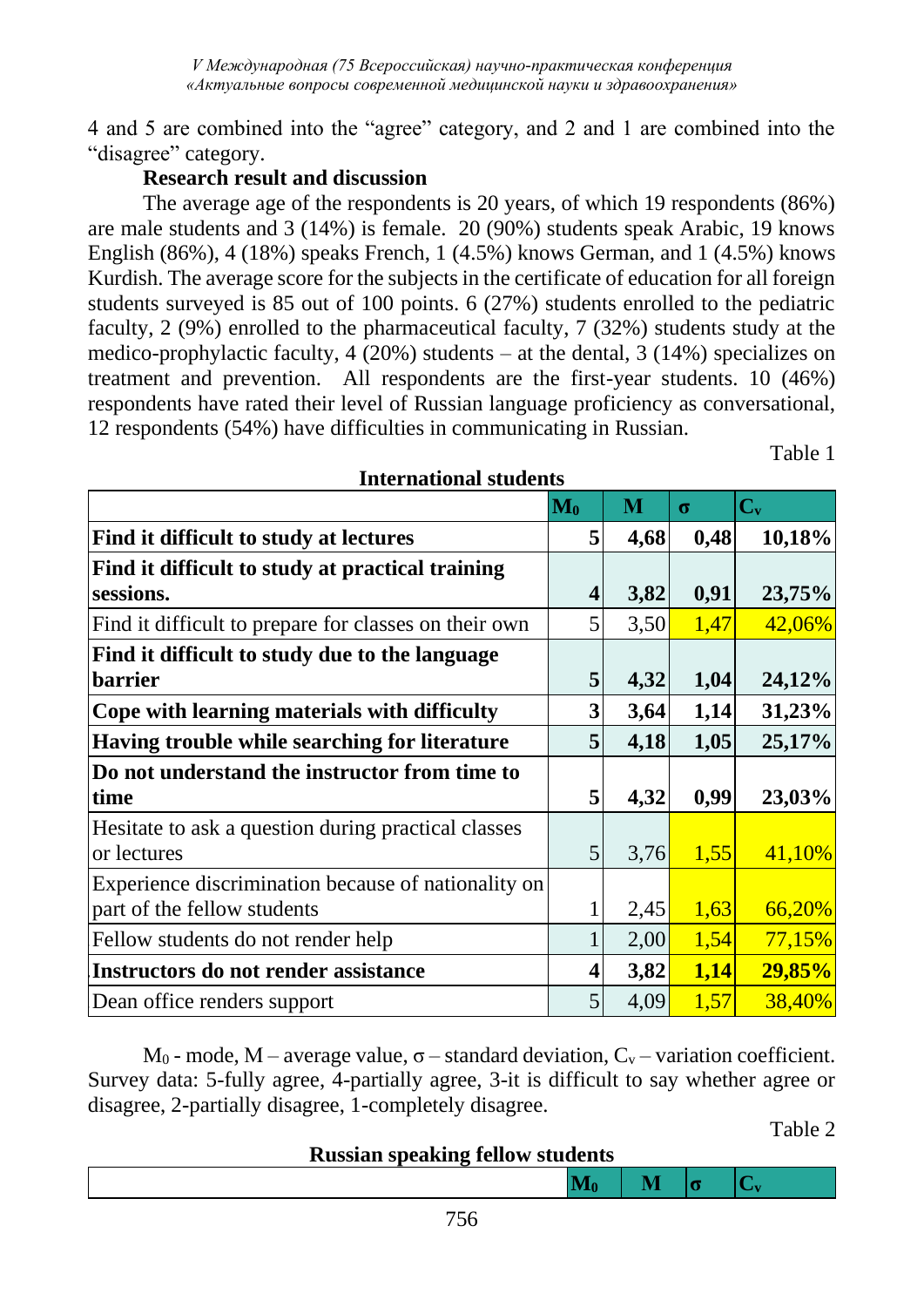| A foreign student faces discrimination because of<br>nationality at the University   |  | $1,42$ 0.93     | $65,55\%$ |
|--------------------------------------------------------------------------------------|--|-----------------|-----------|
| A foreign student feels unfriendly attitude by the<br><b>fellow</b> students         |  | $1,83$ $1,13$   | 61,60%    |
| A foreign student faces personal conflicts with the<br><b>fellow</b> students        |  | $1,08$ 0,28     | 26,06%    |
| A foreign student receives support from the fellow<br>students                       |  | 4,63 0,71       | 15,37%    |
| A foreign student does not understand the<br>instructor due to the language barrier. |  | $3,67$   1,05   | 28,62%    |
| A foreign student has personal conflicts with<br>teaching staff                      |  | $1,05$   $0,21$ | 20,39%    |

 $M_0$  - mode, M – average value,  $\sigma$  – standard deviation, Cv – variation coefficient. Survey data: 5-fully agree, 4-partially agree, 3-it is difficult to say whether agree or disagree, 2-partially disagree, 1-completely disagree.

#### **Conclusion:**

Based on the research findings we can conclude that the main problem faced by the students from far abroad while studying at UGMU is the language barrier that is resulted in incomplete understanding of the training materials by the student. The average value of the response of the foreign students to the question about the difficulty in understanding the instructor due to the language barrier is 4.32, which corresponds to the scale "partially agree". The average value of the response of the instructors to the same question is 4.32, which is almost the same as the responses of the foreign students.

Academic records of the foreign students is lower than that of the Russianspeaking students as judged by the majority of the latter. Despite this, the foreign students receive significant assistance from their Russian speaking fellow students in the process of integration into the educational process. At the same time, the average value of the response of the Russia speaking fellow students to the question about support rendering to the foreign students on their part is 4.63, which corresponds to the scale "I completely agree". Based on the responses of the foreign students themselves, as well as their Russian speaking fellow students to the questions about making friends with foreign students, problems with discrimination on national and racial features, presence of conflicts with teaching staff, the authors conclude about the absence of racial and ethnic conflicts; friendly atmosphere and friendly climate exist between these two groups of respondents. The vast majority of Russian-speaking students indicates that there is no negative impact on the educational process because of the foreign students presence. When interviewed the foreign students stressed that if they had a choice, they would prefer to study with Russian-speaking students rather than with foreign ones, since this contributes to mastering of both spoken and academic Russian.

### **References:**